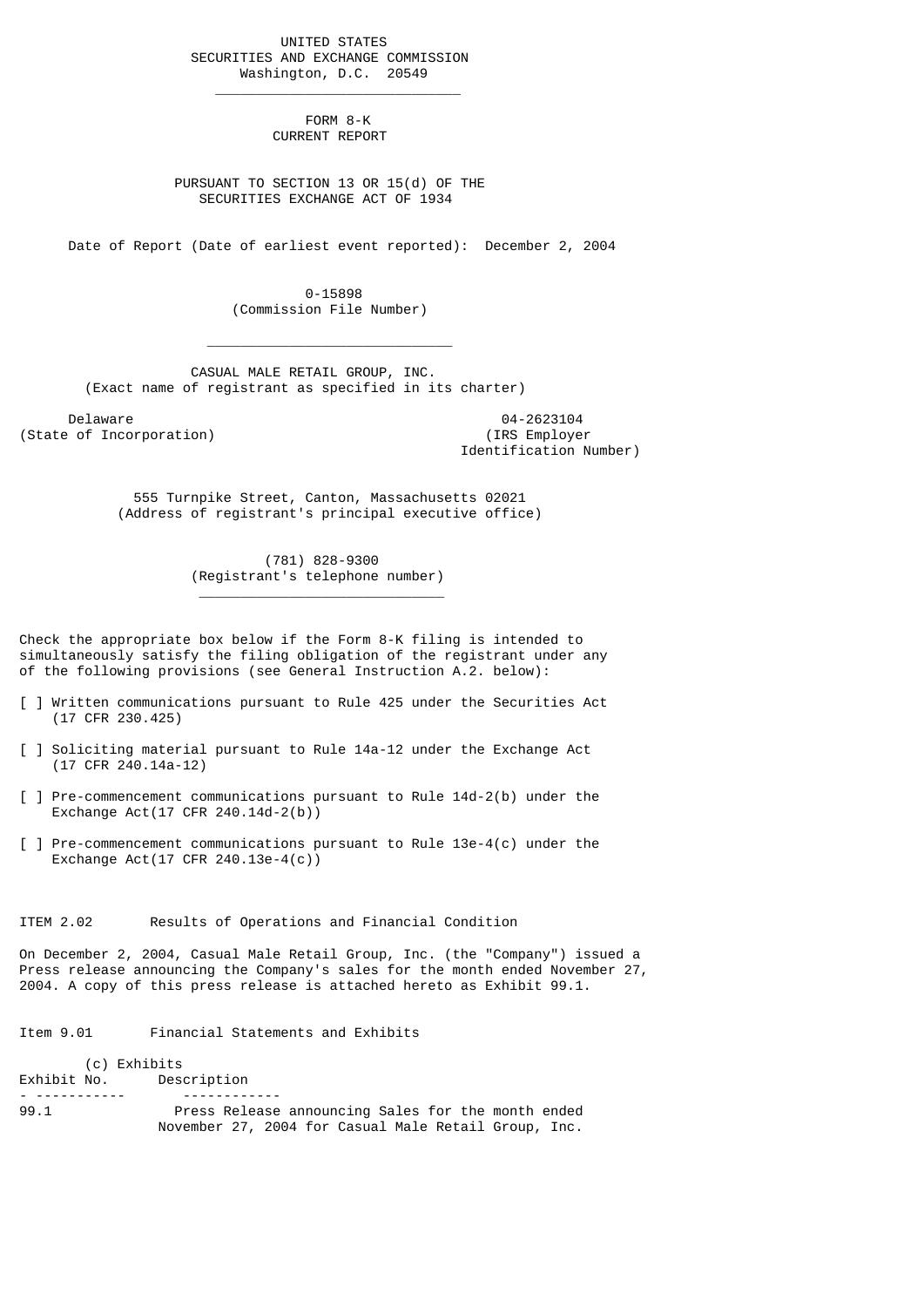## SIGNATURES

Pursuant to the requirements of the Securities Exchange Act of 1934, the registrant has duly caused this report to be signed on its behalf by the undersigned, thereunto duly authorized.

CASUAL MALE RETAIL GROUP, INC.

 By: /s/ Dennis R. Hernreich --------------------------- Name: Dennis R. Hernreich Title: Executive Vice President and Chief Financial Officer

Date: December 2, 2004